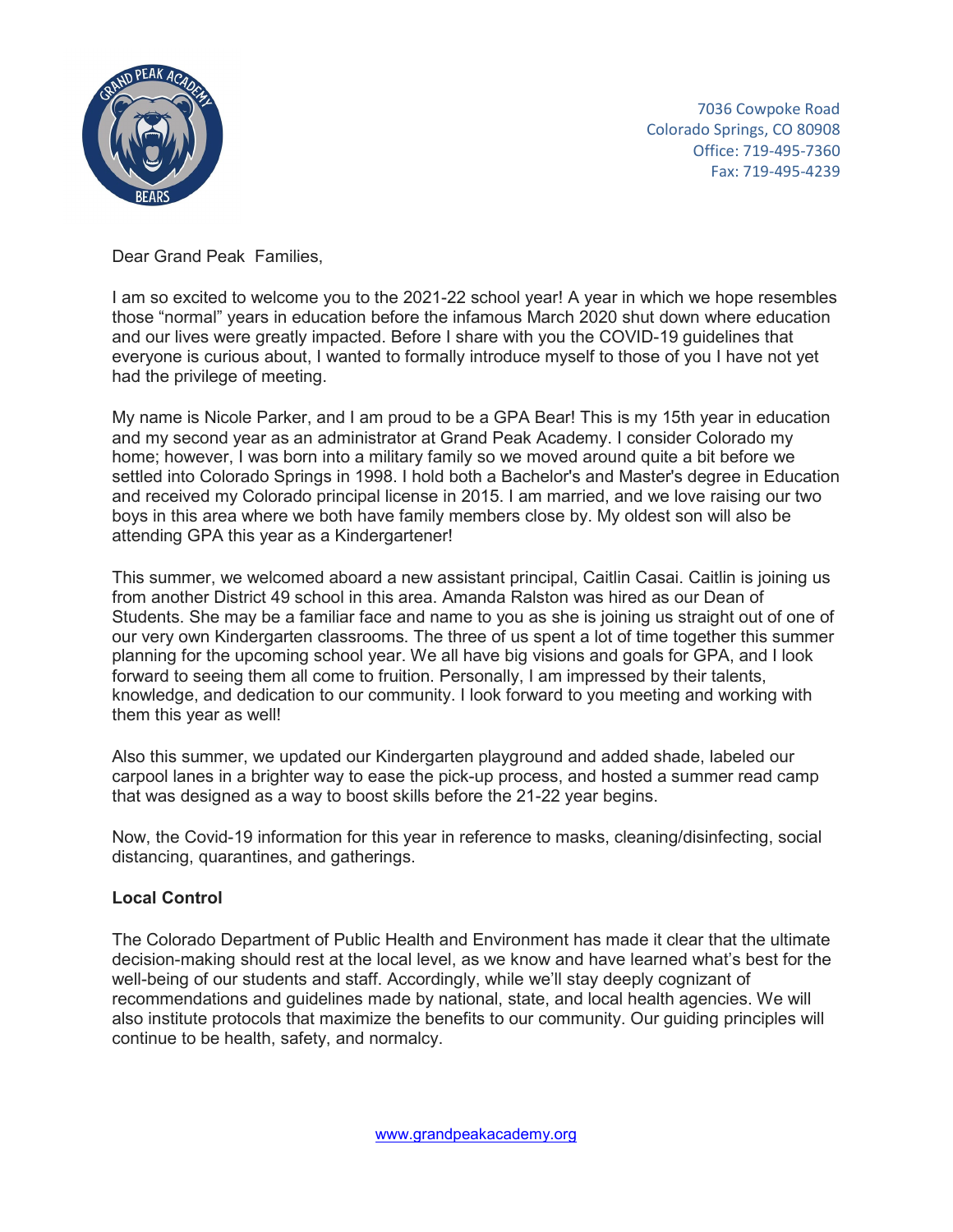## **Masks**

We will no longer mandate or require that masks be worn by any of our students or staff; however, we respect every individual's right to wear a mask if he or she desires.

## **Cleaning/Disinfecting**

We will continue to institute focused cleaning protocols in our school buildings, with associated emphasis on student and staff hand washing and sanitizing.

## **Social Distancing**

We will no longer strictly institute measured distancing between students, staff, desks, and workstations. Instead, we will teach students the life skill of maintaining a comfortable distance between themselves and others.

## **Quarantines**

Only positive COVID-19 cases will need to quarantine. We will not quarantine based on exposure to a positive case. Our approach to COVID-related illness will mirror our approach to any school-related illness. If our staff or students feel sick or ill, please stay home. When they feel better and their symptoms have cleared, please return to school.

## **Gatherings**

We are excited to be returning to buildings, events, cafeterias, common areas, and gymnasiums that are filled with students, staff, and volunteers, without concerns or limits on numbers of individuals sharing the same spaces.

We recognize that mandates and requirements may change, and we'll be prepared to react flexibly as needed. I look forward to helping us return to the environment that we know is optimal for student health, well-being, growth, and learning.

Summers seem so short, but I hope you had a chance to rest, relax, and do something you love. I recognize we all feel differently about the year starting so soon - some anxious, some are counting down, some long for a few more days. But one thing will be the same. You all have a dedicated staff excited and ready to welcome your children next week with wide open arms and hearts. They have already been working tirelessly to prepare!

Thank you from the bottom of my heart for trusting us with your most precious asset(s). We will not always be perfect, but I can promise you that we strive to be our best daily.

I look forward to meeting you this Friday night at our whole school Back to School event. Please see a previous communication with this specific information.

Please reach out if you need me.

Sincerely, Nicole Parker, GPA Principal